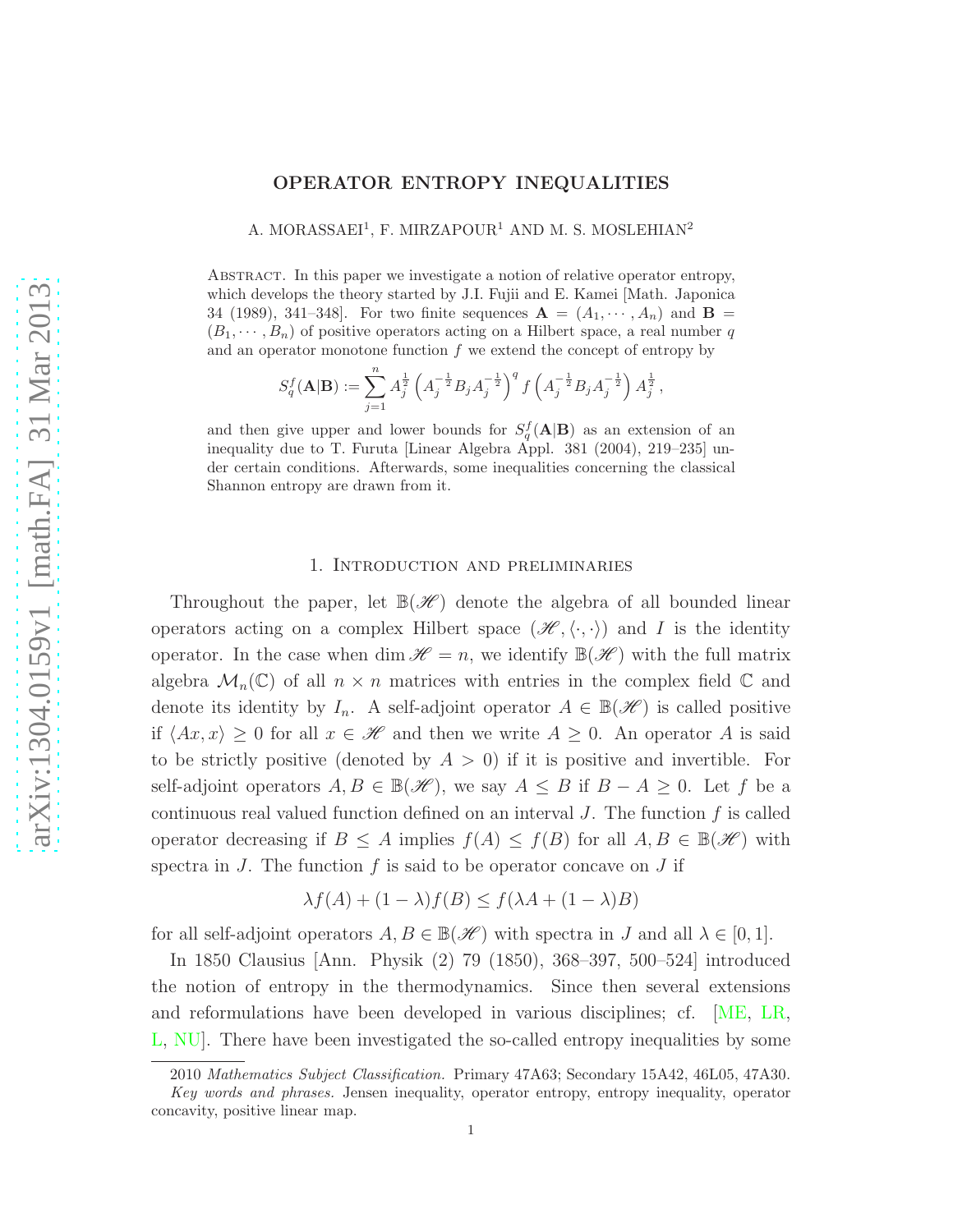mathematicians, see [\[BLP,](#page-9-0) [BS,](#page-9-1) [F2\]](#page-10-4) and references therein. A relative operator entropy of strictly positive operators  $A, B$  was introduced in the noncommutative information theory by Fujii and Kamei [\[FK\]](#page-9-2) by

$$
S(A|B) = A^{\frac{1}{2}} \log(A^{-\frac{1}{2}} B A^{-\frac{1}{2}}) A^{\frac{1}{2}}.
$$

When A is positive, one may set  $S(A|B) := \lim_{\epsilon \to 0} S(A+\epsilon I|B)$  if the limit which is taken in the strong operator topology exists. In the same paper, it is shown that  $S(A|B) \leq 0$  if  $A \geq B$ . There is an analogous notion called the perspective function in the literature, see [\[E,](#page-9-3) [CK\]](#page-9-4): If  $f : [0, \infty) \to \mathbb{R}$  is an operator convex function, then the perspective function  $g$  associated to  $f$  is defined by

$$
g(B, A) = A^{\frac{1}{2}} f(A^{-\frac{1}{2}} B A^{-\frac{1}{2}}) A^{\frac{1}{2}}
$$

for any self-adjoint operator  $B$  and any strictly positive operator  $A$ . One may consider a more general case. Let  $\widetilde{B} = (B_1, \cdots, B_n)$  and  $\widetilde{A} = (A_1, \cdots, A_n)$  be n-tuples of self-adjoint and strictly positive operators, respectively. Then the non-commutative f-divergence functional  $\Theta$  is defined by

$$
\Theta(\widetilde{B}, \widetilde{A}) = \sum_{i=1}^{n} A_i^{\frac{1}{2}} f(A_i^{-\frac{1}{2}} B_i A_i^{-\frac{1}{2}}) A_i^{\frac{1}{2}}.
$$

Next, recall that  $X\natural_q Y$  is defined by  $X^{\frac{1}{2}}\left(X^{-\frac{1}{2}}YX^{-\frac{1}{2}}\right)^q X^{\frac{1}{2}}$  for any real number q and any strictly positive operators X and Y. For  $p \in [0, 1]$ , the operator  $X \natural_p Y$ coincides with the well-known p-power mean of  $X, Y$ .

Furuta [\[F1\]](#page-9-5) defined a parametric extension of the operator entropy by

<span id="page-1-0"></span>
$$
S_p(A|B) = A^{\frac{1}{2}} \left( A^{-\frac{1}{2}} B A^{-\frac{1}{2}} \right)^p \log \left( A^{-\frac{1}{2}} B A^{-\frac{1}{2}} \right) A^{\frac{1}{2}},
$$

where  $p \in [0,1]$  and A, B are strictly positive operators on a Hilbert space  $\mathscr H$ and proved some operator entropy inequalities as follows: if  $\{A_1, \dots, A_n\}$  and  ${B_1, \dots, B_n}$  are two sequences of strictly positive operators on a Hilbert space  $\mathscr{H}$  such that  $\sum_{j=1}^n A_j \natural_p B_j \leq I$ , then

$$
\log \left[ \sum_{j=1}^{n} \left( A_j \natural_{p+1} B_j \right) + t_0 \left( I - \sum_{j=1}^{n} A_j \natural_p B_j \right) \right] - (\log t_0) \left( I - \sum_{j=1}^{n} A_j \natural_p B_j \right)
$$
  
> 
$$
\sum_{j=1}^{n} S_n(A_j | B_j)
$$
 (1.1)

$$
\geq \sum_{j=1} S_p(A_j|B_j) \tag{1.1}
$$

$$
\geq -\log\left[\sum_{j=1}^{n}\left(A_j \natural_{p-1} B_j\right) + t_0 \left(I - \sum_{j=1}^{n} A_j \natural_p B_j\right)\right]
$$
\n
$$
+\left(\log t_0\right) \left(I - \sum_{j=1}^{n} A_j \natural_p B_j\right) \tag{1.2}
$$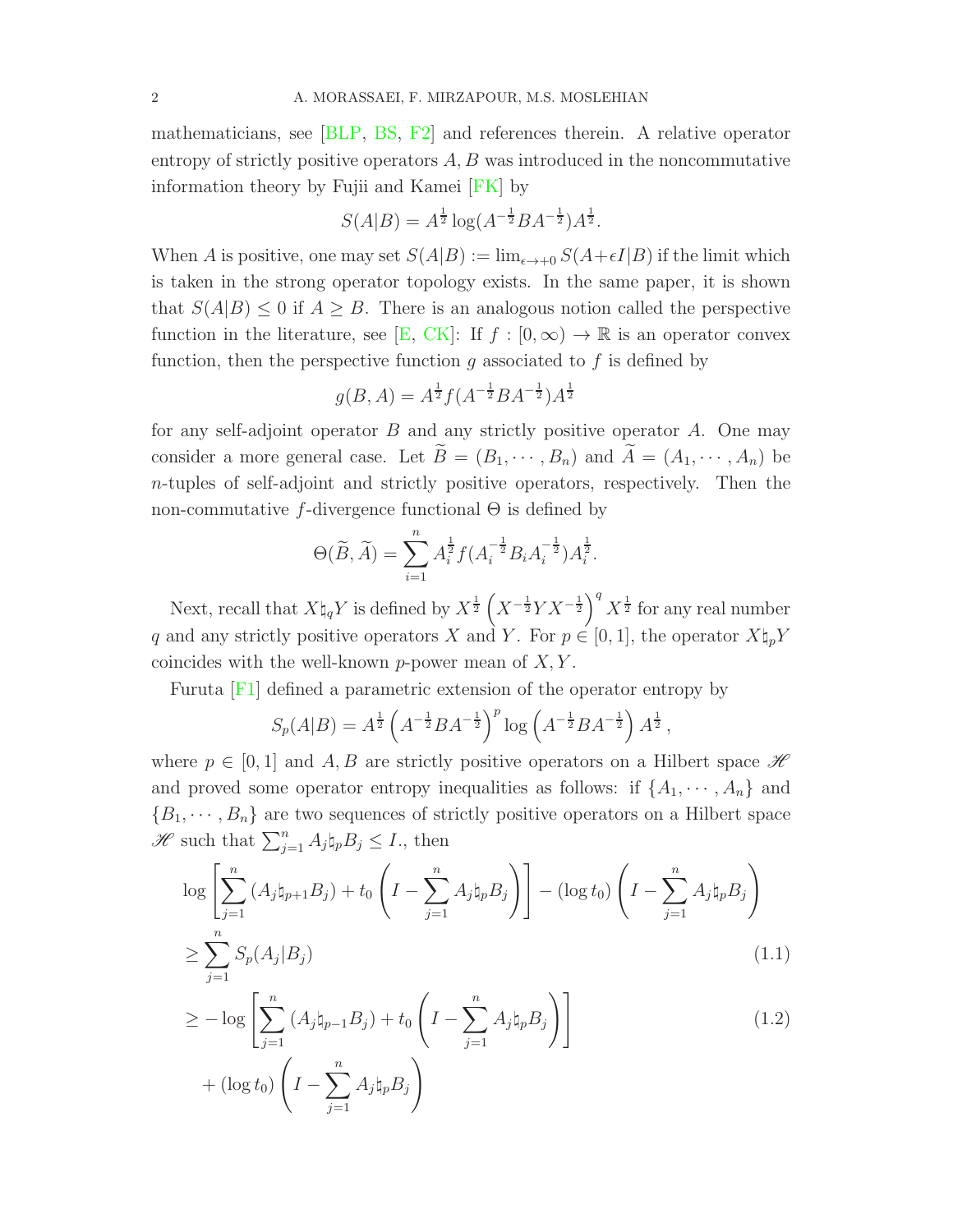for a fixed real number  $t_0 > 0$ .

The object of this paper is to state an operator entropy inequality parallel to the main result of  $[F1]$  and refine some known operator entropy inequalities.

## 2. Operator entropy inequality

The following notion is basic in our work.

<span id="page-2-0"></span>**Definition 2.1.** Assume that  $A = (A_1, \dots, A_n)$  and  $B = (B_1, \dots, B_n)$  are finite sequences of strictly positive operators on a Hilbert space  $\mathscr{H}$ . For  $q \in \mathbb{R}$  and an operator monotone function  $f : (0, \infty) \to [0, \infty)$  the *generalized operator Shannon entropy* is defined by

$$
S_q^f(\mathbf{A}|\mathbf{B}) := \sum_{j=1}^n S_q^f(A_j|B_j), \qquad (2.1)
$$

where  $S_q^f(A_j|B_j) = A_j^{1/2}$ j  $\left(A_j^{-1/2}B_jA_j^{-1/2}\right)$ j  $\int^q f\left(A_j^{-1/2}B_jA_j^{-1/2}\right)$ j  $\Big\} A_i^{1/2}$  $j^{1/2}$ .

We recall that for  $q = 0$ ,  $f(t) = \log t$  and  $A, B > 0$ , we get the relative operator entropy  $S_0^f$  $\mathcal{L}_0^f(A|B) = A^{\frac{1}{2}} \log \left( A^{-\frac{1}{2}} B A^{-\frac{1}{2}} \right) A^{\frac{1}{2}} = S(A|B)$ . It is interesting to point out that  $S_q(A|B) = -S_{1-q}(B|A)$  for any real number q, in particular,  $S_1(A|B) = -S(B|A)$ . In fact, since  $Xf(X^*X) = f(XX^*)X$  holds for every  $X \in \mathbb{B}(\mathscr{H})$  and every continuous function f on the interval  $[0, ||X||^2]$ , considering  $X = B^{1/2} A^{-1/2}$  and  $f(t) = \log t$  we get

$$
S_q(A|B) = A^{\frac{1}{2}} \left(A^{-\frac{1}{2}}BA^{-\frac{1}{2}}\right)^q \log \left(A^{-\frac{1}{2}}BA^{-\frac{1}{2}}\right) A^{\frac{1}{2}}
$$
  
\n
$$
= B^{\frac{1}{2}}B^{-\frac{1}{2}}A^{\frac{1}{2}} \left(A^{-\frac{1}{2}}BA^{-\frac{1}{2}}\right)^q \log \left(A^{-\frac{1}{2}}BA^{-\frac{1}{2}}\right) A^{\frac{1}{2}}B^{-\frac{1}{2}}B^{\frac{1}{2}}
$$
  
\n
$$
= B^{\frac{1}{2}}X^{*-1} (X^*X)^q \log (X^*X) X^{-1}B^{\frac{1}{2}}
$$
  
\n
$$
= B^{\frac{1}{2}}X^{-1^*} (X^{-1}X^{-1^*})^{-q} \log (X^*X) X^{-1}B^{\frac{1}{2}}
$$
  
\n
$$
= B^{\frac{1}{2}} (X^{-1^*}X^{-1})^{1-q} (X^{-1^*}X^{-1})^{-1} X^{-1^*} \log (X^*X) X^{-1}B^{\frac{1}{2}}
$$
  
\n
$$
= B^{\frac{1}{2}} (X^{-1^*}X^{-1})^{1-q} \log (XX^*) X X^{-1}B^{\frac{1}{2}}
$$
  
\n
$$
= B^{\frac{1}{2}} (X^{-1^*}X^{-1})^{1-q} \log (XX^*) X X^{-1}B^{\frac{1}{2}}
$$
  
\n
$$
= -B^{\frac{1}{2}} (X^{-1^*}X^{-1})^{1-q} \log (X^{-1^*}X^{-1}) B^{\frac{1}{2}}
$$
  
\n
$$
= -B^{\frac{1}{2}} (X^{*-1}X^{-1})^{1-q} \log (X^{*-1}X^{-1}) B^{\frac{1}{2}}
$$
  
\n
$$
= -S_{1-q}(B|A).
$$

We need the following useful lemma.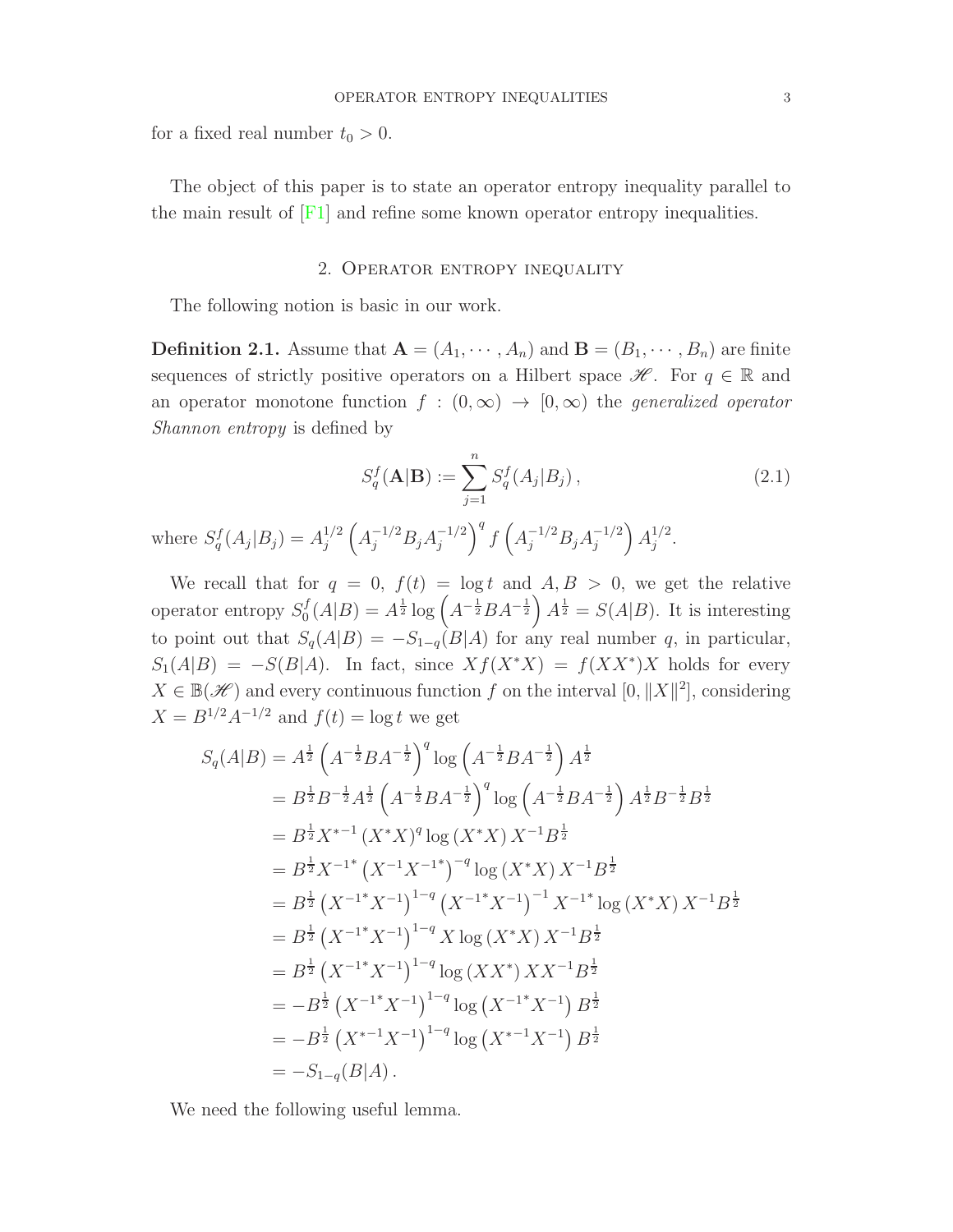<span id="page-3-0"></span>Lemma 2.2. [\[F1,](#page-9-5) Proposition 3.1] *If* f *is a continuous real function on an interval* J*, then the following conditions are equivalent:*

- (i) f *is operator concave.*
- (ii)  $f(C^*XC + t_0(I C^*C)) \geq C^*f(X)C + f(t_0)(I C^*C)$  *for any operator* C with  $||C|| \leq 1$  and any self-adjoint operator X with  $sp(X) \subseteq J$  and for *a* fixed real number  $t_0 \in J$ .
- (iii)  $f(\sum_{j=1}^n C_j^* X_j C_j + t_0(I \sum_{j=1}^n C_j^* C_j)) \ge \sum_{j=1}^n C_j^* f(X_j) C_j + f(t_0)(I \sum_{j=1}^{n} C_{j}^{*} C_{j}$ ) for operators  $C_{j}$  with  $\sum_{j=1}^{n} C_{j}^{*} C_{j} \leq I$  and self-adjoint oper*ators*  $X_j$  *with*  $sp(X_j) \subseteq J$  *for*  $j = 1, \dots, n$  *and for a fixed real number*  $t_0 \in J$ .

For other equivalence conditions the reader may consult [\[FMPS,](#page-10-5) [M\]](#page-10-6) and references therein. Using an idea of  $[**F1**]$  we prove the next result.

The following result gives lower and upper bounds for  $S_q^f(\mathbf{A}|\mathbf{B})$ .

<span id="page-3-1"></span>**Theorem 2.3.** Assume that f, A and B are as in Definition [2.1.](#page-2-0) Let  $\sum_{j=1}^{n} A_j =$  $\sum_{j=1}^{n} B_j = I$  and f be operator concave. Then

$$
f\left[\sum_{j=1}^{n}(A_{j}\natural_{p+1}B_{j})+t_{0}\left(I-\sum_{j=1}^{n}A_{j}\natural_{p}B_{j}\right)\right]-f(t_{0})\left(I-\sum_{j=1}^{n}A_{j}\natural_{p}B_{j}\right)
$$
  
\n
$$
\geq S_{p}^{f}(\mathbf{A}|\mathbf{B})
$$
\n(2.2)

*for all*  $p \in [0, 1]$  *and for any fixed real number*  $t_0 > 0$ *, and* 

$$
-f\left[\sum_{j=1}^{n}(A_j \natural_{p-1} B_j) + t_0 \left(I - \sum_{j=1}^{n} A_j \natural_p B_j\right)\right] + f(t_0) \left(I - \sum_{j=1}^{n} A_j \natural_p B_j\right)
$$
  
\$\leq S\_p^f(\mathbf{A}|\mathbf{B})\$ (2.3)

*for all*  $p \in [2, 3]$  *and for any fixed real number*  $t_0 > 0$ *.* 

*Proof.* Since  $\sum_{j=1}^{n} A_j \natural_q B_j \leq \left(\sum_{j=1}^{n} A_j\right) \natural_q \left(\sum_{j=1}^{n} B_j\right)$  (see [\[FMPS,](#page-10-5) Theorem 5.7], for every  $q \in [0,1]$ , and  $\sum_{j=1}^{n} A_j = \sum_{j=1}^{n} B_j = I$ , we have  $\sum_{j=1}^{n} A_j \natural_p B_j \leq I$ .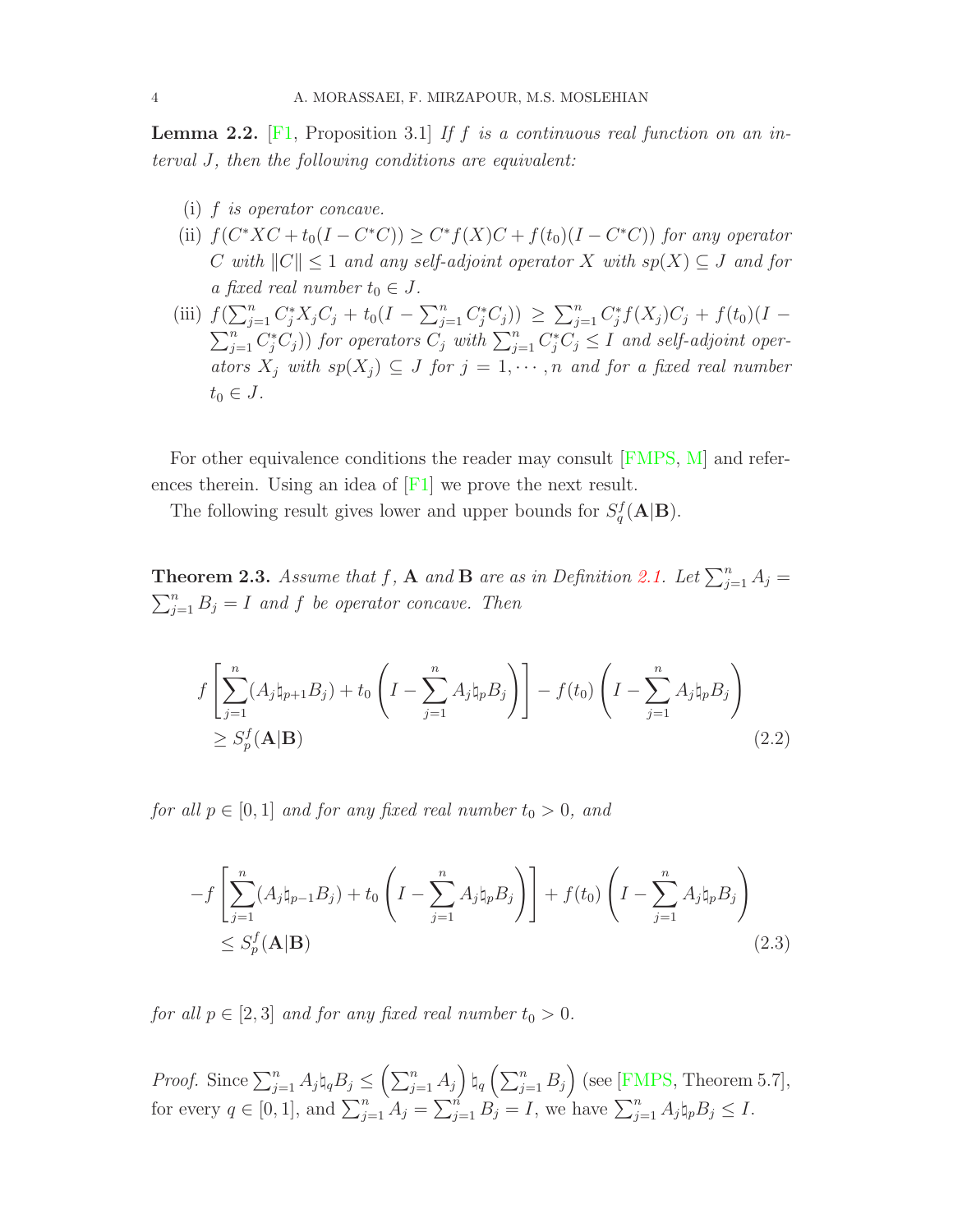Let us fix a positive real number  $t_0$ . Since  $f$  is operator concave, we get

$$
f\left[\sum_{j=1}^{n}(A_{j}\natural_{p+1}B_{j})+t_{0}\left(I-\sum_{j=1}^{n}A_{j}\natural_{p}B_{j}\right)\right]
$$
  
\n
$$
=f\left[\sum_{j=1}^{n}\left(\left(A_{j}^{-\frac{1}{2}}B_{j}A_{j}^{-\frac{1}{2}}\right)^{\frac{p}{2}}A_{j}^{\frac{1}{2}}\right)^{*}\left(A_{j}^{-\frac{1}{2}}B_{j}A_{j}^{-\frac{1}{2}}\right)\left(\left(A_{j}^{-\frac{1}{2}}B_{j}A_{j}^{-\frac{1}{2}}\right)^{\frac{p}{2}}A_{j}^{\frac{1}{2}}\right)
$$
  
\n
$$
+t_{0}\left(I-\sum_{j=1}^{n}A_{j}\natural_{p}B_{j}\right)\right]
$$
  
\n
$$
\geq \sum_{j=1}^{n}A_{j}^{\frac{1}{2}}\left(A_{j}^{-\frac{1}{2}}B_{j}A_{j}^{-\frac{1}{2}}\right)^{\frac{p}{2}}f\left(A_{j}^{-\frac{1}{2}}B_{j}A_{j}^{-\frac{1}{2}}\right)\left(A_{j}^{-\frac{1}{2}}B_{j}A_{j}^{-\frac{1}{2}}\right)^{\frac{p}{2}}A_{j}^{\frac{1}{2}}
$$
  
\n
$$
+f(t_{0})\left(I-\sum_{j=1}^{n}A_{j}\natural_{p}B_{j}\right) \qquad \text{(by the Lemma 2.2 (iii))}
$$
  
\n
$$
=\sum_{j=1}^{n}A_{j}^{\frac{1}{2}}\left(A_{j}^{-\frac{1}{2}}B_{j}A_{j}^{-\frac{1}{2}}\right)^{p}f\left(A_{j}^{-\frac{1}{2}}B_{j}A_{j}^{-\frac{1}{2}}\right)A_{j}^{\frac{1}{2}}+f(t_{0})\left(I-\sum_{j=1}^{n}A_{j}\natural_{p}B_{j}\right)
$$
  
\n
$$
=\sum_{j=1}^{n}S_{j}^{f}(A_{j}|B_{j})+f(t_{0})\left(I-\sum_{j=1}^{n}A_{j}\natural_{p}B_{j}\right),
$$

whence

$$
f\left[\sum_{j=1}^n (A_j \natural_{p+1} B_j) + t_0 \left(I - \sum_{j=1}^n A_j \natural_p B_j\right)\right]
$$
  
 
$$
\geq \sum_{j=1}^n S_p^f(A_j | B_j) + f(t_0) \left(I - \sum_{j=1}^n A_j \natural_p B_j\right),
$$

Following a similar argument, we obtain

$$
f\left[\sum_{j=1}^{n}(A_{j}\natural_{p-1}B_{j})+t_{0}\left(I-\sum_{j=1}^{n}A_{j}\natural_{p}B_{j}\right)\right]
$$
  

$$
\geq \sum_{j=1}^{n}S_{p-2}^{f}(A_{j}|B_{j})+f(t_{0})\left(I-\sum_{j=1}^{n}A_{j}\natural_{p}B_{j}\right).
$$

Thus

$$
-f\left[\sum_{j=1}^n (A_j \natural_{p-1} B_j) + t_0 \left(I - \sum_{j=1}^n A_j \natural_p B_j\right)\right] + f(t_0) \left(I - \sum_{j=1}^n A_j \natural_p B_j\right)
$$
  

$$
\leq -S_{p-2}^f(\mathbf{A}|\mathbf{B}).
$$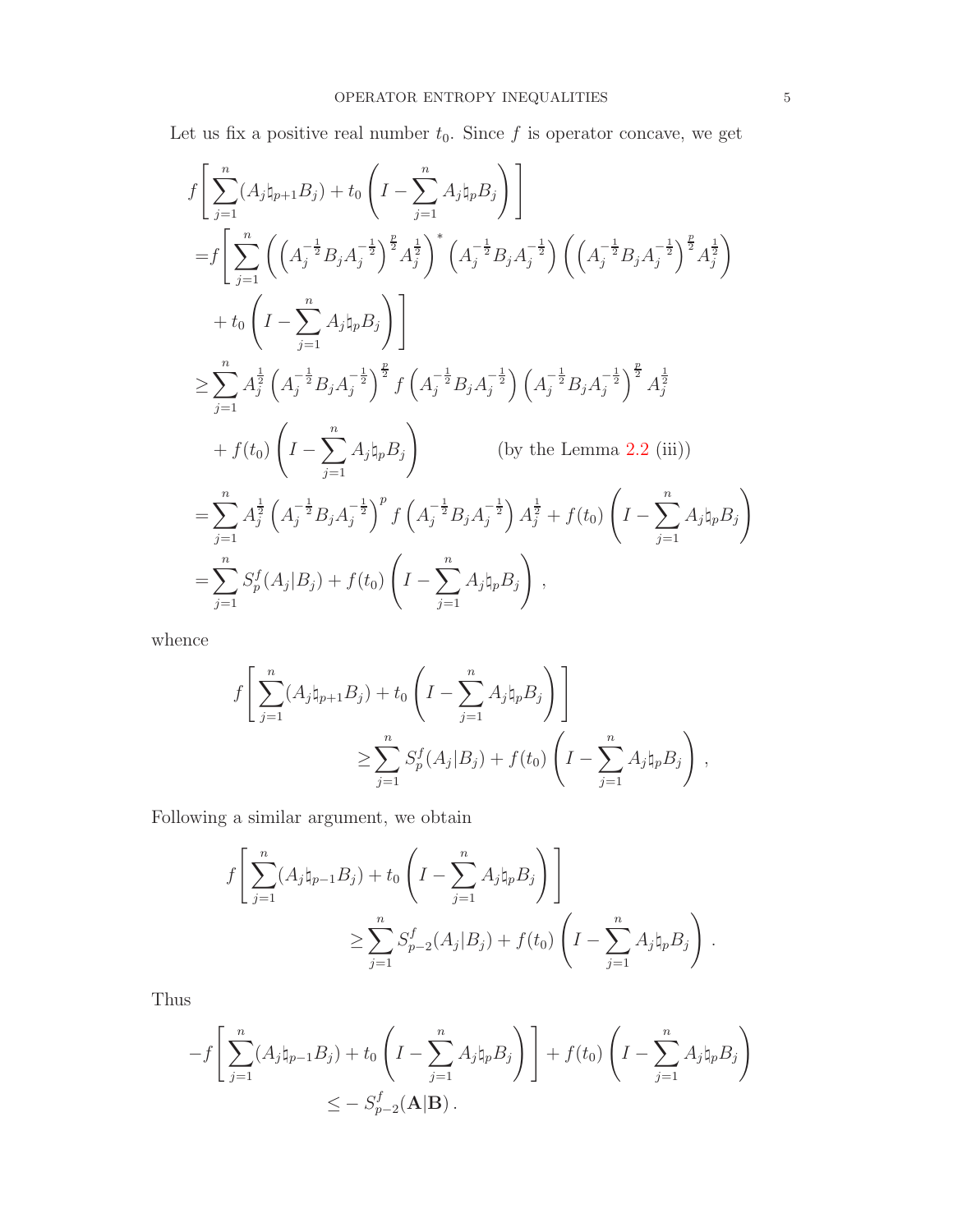Since f is a continuous nonnegative function,  $X^q f(X) \geq 0$  for every  $X \geq 0$  and  $q \in \mathbb{R}$ . Hence

$$
\left(A_j^{-\frac{1}{2}}B_jA_j^{-\frac{1}{2}}\right)^q f\left(A_j^{-\frac{1}{2}}B_jA_j^{-\frac{1}{2}}\right) \geq 0.
$$

Consequently,  $S_q^f(A_j|B_j) \geq 0$ . Thus

$$
S_p^f(A_j|B_j) + S_{p-2}^f(A_j|B_j) \ge 0 \quad (j = 1, \dots, n),
$$

whence  $-S_{p-2}^f(A|B) \leq S_p^f(A|B)$ , which yields the required result. □

**Remark 2.4.** By taking  $f(t) = \log t$  in Theorem [2.3,](#page-3-1) we get [\(1.1\)](#page-1-0).

<span id="page-5-0"></span>**Corollary 2.5.** Let  $A = (A_1, \dots, A_n)$  and  $B = (B_1, \dots, B_n)$  be two sequences of strictly positive operators on a Hilbert space  $\mathscr{H}$  such that  $\sum_{j=1}^{n} A_j = \sum_{j=1}^{n} B_j =$ *I.* If  $f : (0, \infty) \to [0, \infty)$  *is a function which is both operator monotone and operator concave, then*

(i)  $f\left(\sum_{j=1}^n B_j A_j^{-1} B_j\right) \geq S_1^f$  $J_1^J(A|B),$ (ii)  $f(I) \geq S_0^f$  $\int_0^f (A|B)$ .

*Proof.* (i) Setting  $p = 1$  in Theorem [2.3](#page-3-1) and applying  $\sum_{j=1}^{n} A_j \natural_1 B_j = \sum_{j=1}^{n} B_j =$ I, we obtain

$$
f\left(\sum_{j=1}^n B_j A_j^{-1} B_j\right) = f\left(\sum_{j=1}^n A_j \natural_2 B_j\right) \geq S_1^f(\mathbf{A}|\mathbf{B}).
$$

(ii) Putting  $p = 0$  in Theorem [2.3](#page-3-1) and using  $\sum_{j=1}^{n} A_j \natural_0 B_j = \sum_{j=1}^{n} A_j = I$ , we get

$$
f(I) = f\left(\sum_{j=1}^n B_j\right) = f\left(\sum_{j=1}^n A_j \natural_1 B_j\right) \ge S_0^f(\mathbf{A}|\mathbf{B}).
$$

Next we extend the operator entropy for n strictly positive operators  $A_1, \dots, A_n \in$  $\mathbb{B}(\mathscr{H})$  and refine the operator entropy inequality.

**Corollary 2.6.** *Let*  $A_1, \dots, A_n \in \mathbb{B}(\mathcal{H})$  *be a sequence of strictly positive operators on a Hilbert space*  $\mathscr H$  *such that*  $\sum_{j=1}^n A_j = I$ *. Then* 

<span id="page-5-1"></span>
$$
\log\left(\sum_{j=1}^{n} A_j^{-1}\right) \ge (\log n)I - \frac{1}{n}\sum_{j=1}^{n} \log A_j.
$$
 (2.4)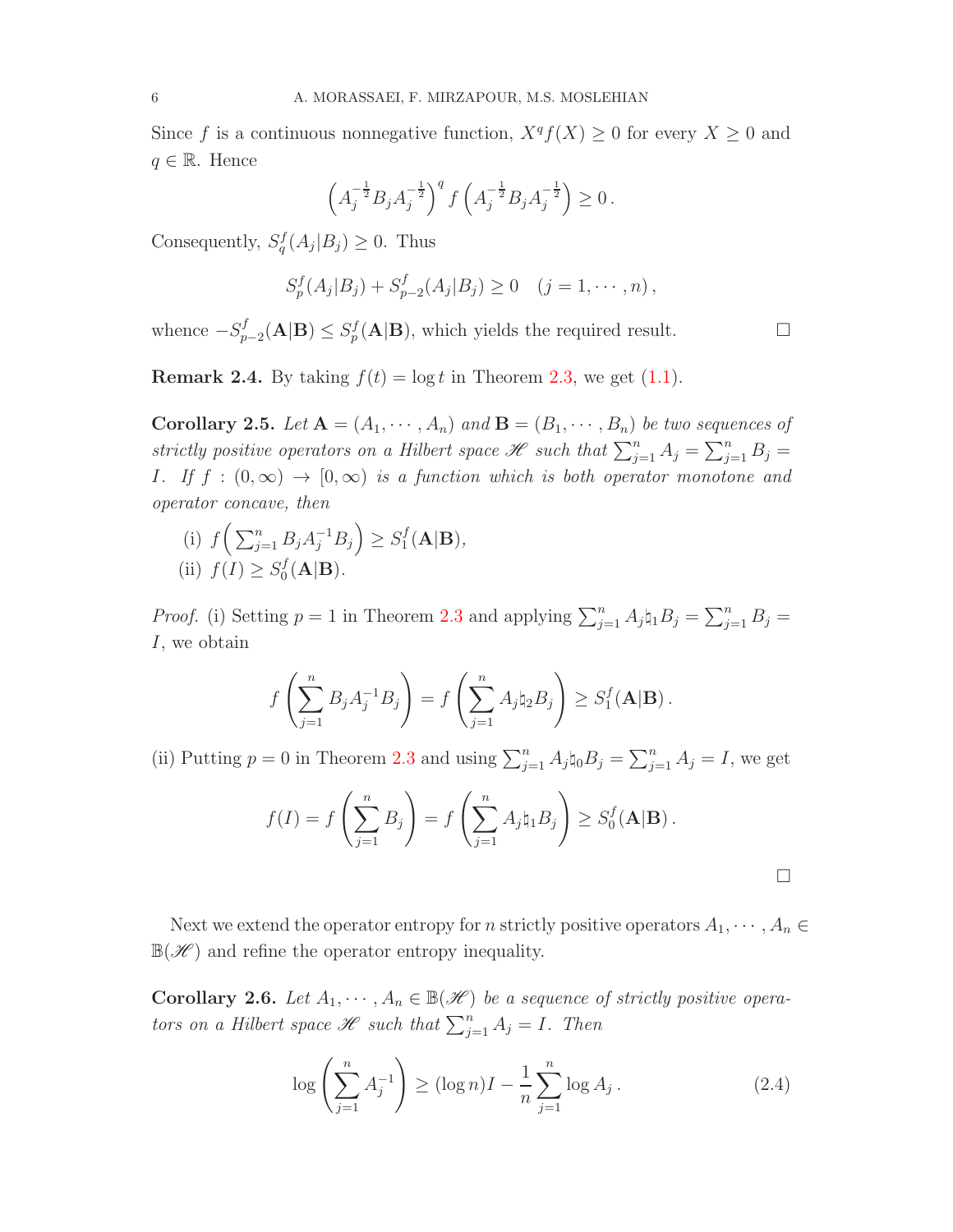*Proof.* Taking  $\mathbf{A} = (A_1, \dots, A_n)$  and  $\mathbf{B} = (\frac{1}{n}I, \dots, \frac{1}{n})$  $\frac{1}{n}I$ ) and  $f(t) = \log t$  in Corollary [2.5](#page-5-0) (i), we get

$$
-2(\log n)I + \log \left(\sum_{j=1}^{n} A_j^{-1}\right) = \log \left(\frac{1}{n^2} \sum_{j=1}^{n} A_j^{-1}\right)
$$
  
\n
$$
\geq S_1^{\log}(\mathbf{A}|\mathbf{B})
$$
  
\n
$$
= \sum_{j=1}^{n} \frac{1}{n} A_j^{-\frac{1}{2}} \log \left(\frac{1}{n} A_j^{-1}\right) A_j^{\frac{1}{2}}
$$
  
\n
$$
= \sum_{j=1}^{n} \frac{1}{n} \log \left(\frac{1}{n} A_j^{-1}\right)
$$
  
\n
$$
= -\sum_{j=1}^{n} \frac{1}{n} ((\log n)I + \log A_j)
$$
  
\n
$$
= -(\log n)I - \frac{1}{n} \sum_{j=1}^{n} \log A_j,
$$

which yields  $(2.4)$ .

**Corollary 2.7** (Operator Entropy Inequality). Assume that  $A_1, \dots, A_n \in \mathbb{B}(\mathcal{H})$ are positive invertible operators satisfying  $\sum_{j=1}^{n} A_j = I$ . Then

$$
-\sum_{j=1}^n A_j \log A_j \le (\log n)I.
$$

*Proof.* Letting  $\mathbf{A} = (A_1, \dots, A_n), \mathbf{B} = \left(\frac{1}{n}\right)$  $\frac{1}{n}I, \cdots, \frac{1}{n}$  $\frac{1}{n}I$  and  $f(t) = \log t$  in Corollary [2.5](#page-5-0) (ii), we get

$$
0 = \log I
$$
  
\n
$$
\geq S_0^{\log}(\mathbf{A}|\mathbf{B})
$$
  
\n
$$
= \sum_{j=1}^n A_j^{\frac{1}{2}} \log \left(\frac{1}{n} A_j^{-1}\right) A_j^{\frac{1}{2}}
$$
  
\n
$$
= \sum_{j=1}^n A_j^{\frac{1}{2}} \left(-( \log n)I - \log A_j \right) A_j^{\frac{1}{2}}
$$
  
\n
$$
= - (\log n) \sum_{j=1}^n A_j - \sum_{j=1}^n A_j^{\frac{1}{2}} (\log A_j) A_j^{\frac{1}{2}}.
$$

**Remark 2.8.** Let  $\mathbf{a} = (a_1, \dots, a_n)$  and  $\mathbf{b} = (b_1, \dots, b_n)$  be *n*-tuples of positive real numbers such that  $\sum_{j=1}^n a_j = \sum_{j=1}^n b_j = 1$ . Put  $A_i = [a_i]_{1 \times 1} \in \mathcal{M}_1(\mathbb{C})$  and

 $\Box$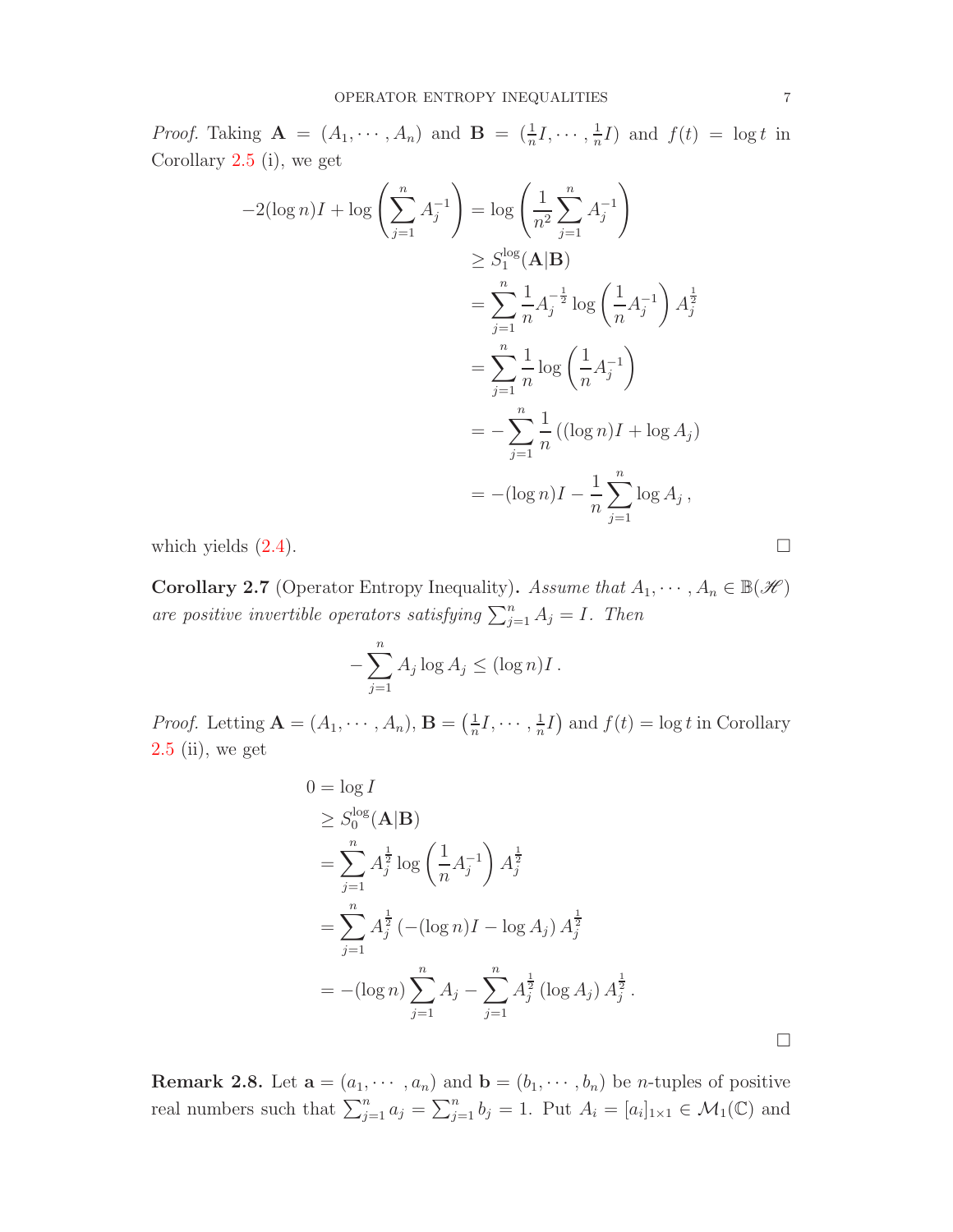$B_i = [b_i]_{1 \times 1} \in \mathcal{M}_1(\mathbb{C})$ . It follows from Corollary [2.5](#page-5-0) (ii) that  $0 \ge \sum_{j=1}^n a_j \log \frac{b_j}{a_j}$ , which is an entropy inequality related to the Kullback-Leibler relative entropy or information divergence  $S(p, q) = \sum_{j=1}^{n} p_j \log \frac{p_j}{q_j}$  with the convention  $x \log x = 0$  if  $x = 0$ , and  $x \log y = +\infty$  if  $y = 0$  and  $x \neq 0$ ; cf. [\[KL\]](#page-10-7).

**Theorem 2.9.** Let  $p \in [0,1]$  and let A, B be two strictly positive operator on a *Hilbert space*  $\mathscr{H}$  *such that*  $A\natural_{p-2}B \leq I$  *and*  $B^2 \leq A^2$ *. If*  $f : (0, \infty) \to [0, \infty)$  *is a function which is both operator monotone and operator concave, then*

$$
f(A\natural_{p+1}B + t_0(I - A\natural_p B)) - f(t_0)(I - A\natural_p B)
$$
  
\n
$$
\geq S_p^f(A|B)
$$
  
\n
$$
\geq -f(A\natural_{p-1}B + t_0(I - A\natural_p B)) + f(t_0)(I - A\natural_p B),
$$
\n(2.5)

*for a fixed real number*  $t_0 > 0$ *.* 

*Proof.* It follows from  $A\natural_{p-2}B \leq I$  that

$$
A^{\frac{1}{2}} \left(A^{-\frac{1}{2}}BA^{-\frac{1}{2}}\right)^{p-2} A^{\frac{1}{2}} \le I
$$
  

$$
\left(A^{-\frac{1}{2}}BA^{-\frac{1}{2}}\right)^{p-2} \le A^{-1}
$$
  

$$
\left(A^{-\frac{1}{2}}BA^{-\frac{1}{2}}\right)^p \le \left(A^{-\frac{1}{2}}BA^{-\frac{1}{2}}\right)A^{-1}\left(A^{-\frac{1}{2}}BA^{-\frac{1}{2}}\right)
$$
  

$$
A^{\frac{1}{2}} \left(A^{-\frac{1}{2}}BA^{-\frac{1}{2}}\right)^p A^{\frac{1}{2}} \le BA^{-2}B.
$$

Since  $B^2 \leq A^2$  and the map  $t \mapsto -\frac{1}{t}$  is operator monotone, we have

 $A^{\frac{1}{2}}\left(A^{-\frac{1}{2}}BA^{-\frac{1}{2}}\right)^p A^{\frac{1}{2}} \leq I$ 

so that  $A\natural_p B \leq I$ . Now the same reasoning as in the proof of Theorem [2.3](#page-3-1) (with  $n = 1$  and by using Lemma [2.2](#page-3-0) (ii)) yields the desired inequalities.

Recall that a map  $\Phi : \mathbb{B}(\mathscr{H}) \to \mathbb{B}(\mathscr{K})$ , where  $\mathscr{H}$  and  $\mathscr{K}$  are Hilbert spaces, is called positive if  $\Phi(A) \geq 0$  whenever  $A \geq 0$  and is said to be normalized if it preserves the identity. The paper [\[MMM,](#page-10-8) Lemma 5.2] includes a refinement of the Jensen inequality for Hilbert space operators as follows:

Let  $\mu = (\mu_1, \dots, \mu_m)$  and  $\lambda = (\lambda_1, \dots, \lambda_n)$  be two probability vectors. By a (discrete) weight function (with respect to  $\mu$  and  $\lambda$ ) we mean a mapping  $\omega$ :  $\{(i,j) : 1 \le i \le m, 1 \le j \le n\} \to [0,\infty)$  such that  $\sum_{i=1}^{m} \omega(i,j) \mu_i = 1$   $(j =$  $(1, \dots, n)$  and  $\sum_{j=1}^{n} \omega(i, j)\lambda_j = 1$   $(i = 1, \dots, m)$ . If f is a real-valued operator concave function on an interval  $J, A_1, \cdots, A_n$  are self-adjoint operators with spectra in J and  $\Phi : \mathbb{B}(\mathscr{H}) \to \mathbb{B}(\mathscr{K})$  is a normalized positive map, then

<span id="page-7-0"></span>
$$
f\left(\sum_{j=1}^{n} \lambda_j \Phi(A_j)\right) \ge \sum_{i=1}^{m} \mu_i f\left(\sum_{j=1}^{n} \omega(i,j) \lambda_j \Phi(A_j)\right) \ge \sum_{j=1}^{n} \lambda_j \Phi(f(A_j)). \tag{2.6}
$$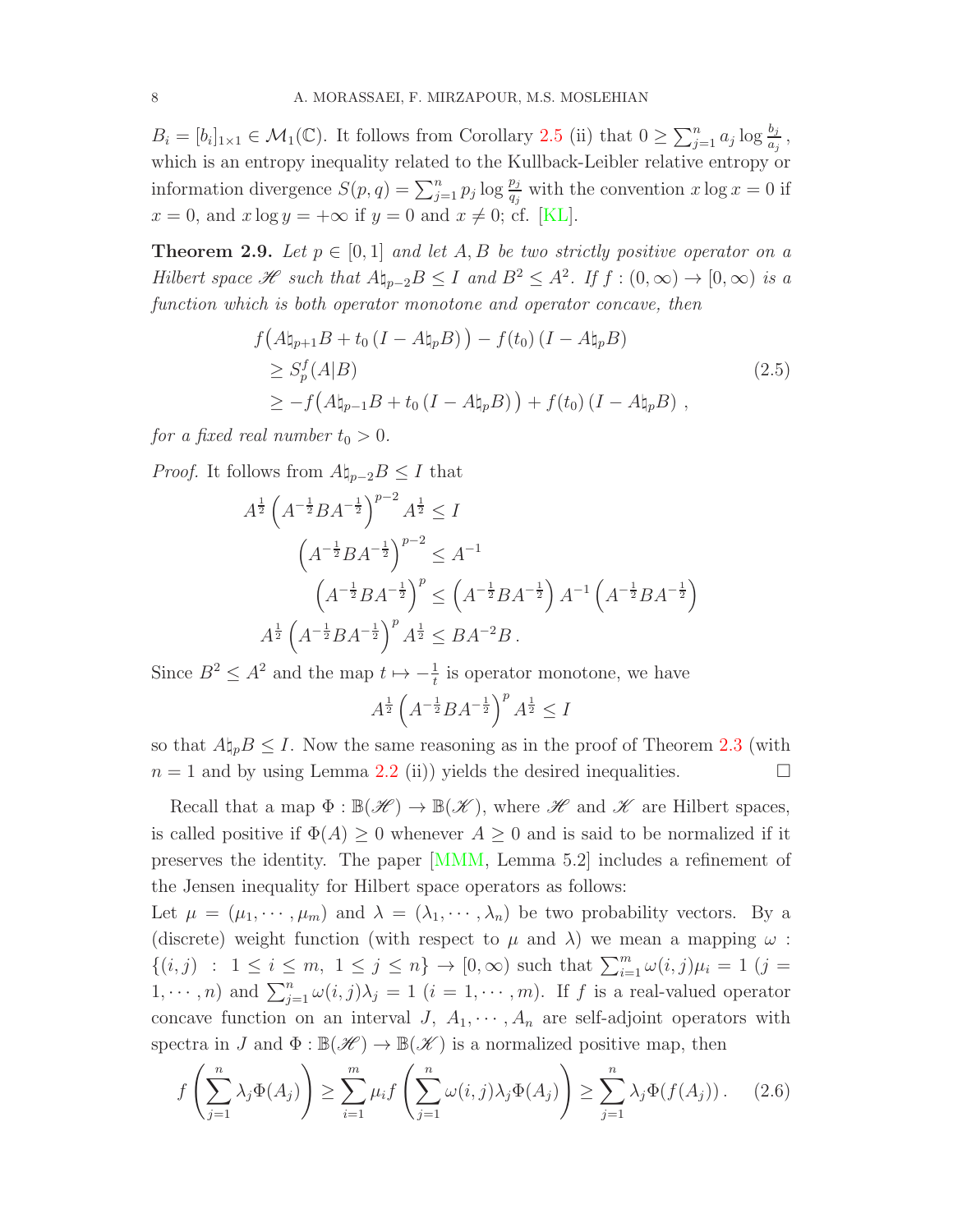A matrix  $A = [a_{ij}] \in \mathcal{M}_n(\mathbb{C})$  is said to be a *doubly stochastic matrix* if  $a_{ij} \geq$ 0  $(i, j = 1, \dots, n)$  and  $\sum_{i=1}^{n} a_{ij} = \sum_{j=1}^{n} a_{ij} = 1$ . Now we introduce a refinement of the operator Jensen inequality.

<span id="page-8-2"></span>Theorem 2.10. *Suppose that* f *is a real-valued operator concave function on an interval J* and  $A_1, \dots, A_n$  are self-adjoint operators with spectra in an interval *J.* Assume that  $B = [b_{ij}]$  and  $C = [c_{ij}]$  are two  $n \times n$  doubly stochastic matrices,  $\omega_1$  *and*  $\omega_2$  *are weight functions with respect to the same probability vector and*  $\Phi : \mathbb{B}(\mathcal{H}) \to \mathbb{B}(\mathcal{H})$  *is a normalized positive map. If the operator-valued functions*  $F_{\omega_1,\omega_2}$  *and*  $F_{B,C}$  *are defined by* 

$$
F_{\omega_1,\omega_2}(t) := \sum_{i=1}^m \mu_i f\left(\sum_{j=1}^n [(1-t)\omega_1(i,j) + t\omega_2(i,j)]\lambda_j \Phi(A_j)\right) \quad (0 \le t \le 1)
$$

*and*

<span id="page-8-1"></span>
$$
F_{B,C}(t) := \frac{1}{n} \sum_{i=1}^{n} f\left(\sum_{j=1}^{n} [(1-t)b_{ij} + tc_{ij}] \Phi(A_j)\right) \quad (0 \le t \le 1), \tag{2.7}
$$

*then*

(i)

<span id="page-8-0"></span>
$$
f\left(\sum_{j=1}^{n} \lambda_j \Phi(A_j)\right) \ge F_{\omega_1, \omega_2}(t) \ge \sum_{j=1}^{n} \lambda_j \Phi(f(A_j)) \quad (0 \le t \le 1).
$$
 (2.8)

*In particular,*

$$
f\left(\frac{1}{n}\sum_{j=1}^n \Phi(A_j)\right) \ge F_{B,C}(t) \ge \frac{1}{n}\sum_{j=1}^n \Phi(f(A_j)) \quad (0 \le t \le 1).
$$

(ii) *For any*  $i \quad (i = 1, \dots, n)$ *, the maps* 

$$
t \longmapsto f\left(\sum_{j=1}^n [(1-t)\omega_1(i,j) + t\omega_2(i,j)]\lambda_j \Phi(A_j)\right) \quad (0 \le t \le 1),
$$

*as well as the function*  $F_{\omega_1,\omega_2}$  *are operator concave. In particular,*  $F_{B,C}$  is concave on [0, 1].

*Proof.* (i) Since for every t in  $[0, 1]$ , the map

$$
(i,j) \longmapsto (1-t)\omega_1(i,j) + t\omega_2(i,j) \qquad (1 \le i \le m, \ 1 \le j \le n)
$$

is a weight function, [\(2.8\)](#page-8-0) follows from [\(2.6\)](#page-7-0). By taking  $m = n, \lambda_j = \mu_i =$ 1  $\frac{1}{n}, \omega_1(i,j) = nb_{ij}, \omega_2(i,j) = nc_{ij}$  in  $F_{\omega_1,\omega_2}(t)$ , we obtain the second part.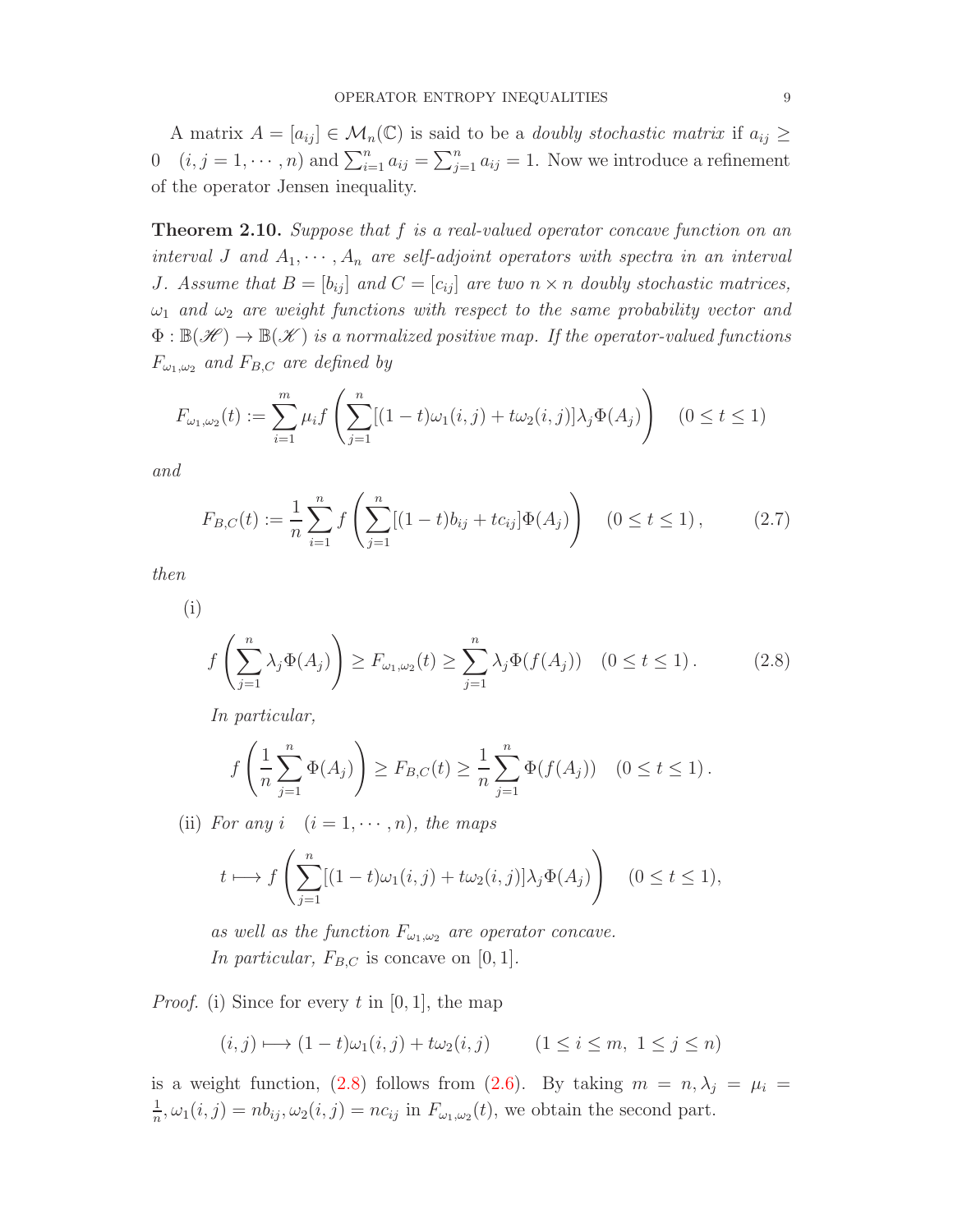(ii) Let  $\eta_1, \eta_2 \geq 0$  with  $\eta_1 + \eta_2 = 1$  and let  $t_1, t_2 \in [0, 1]$ . For every i with  $1 \leq i \leq m$ , we have

$$
f\Big(\sum_{j=1}^{n}[(1-\eta_1t_1-\eta_2t_2)\omega_1(i,j)+(\eta_1t_1+\eta_2t_2)\omega_2(i,j)]\lambda_j\Phi(A_j)\Big)
$$
  
= $f\Big(\eta_1\sum_{j=1}^{n}[(1-t_1)\omega_1(i,j)+t_1\omega_2(i,j)]\lambda_j\Phi(A_j)$   
+ $\eta_2\sum_{j=1}^{n}[(1-t_2)\omega_1(i,j)+t_2\omega_2(i,j)]\lambda_j\Phi(A_j)\Big)$   

$$
\geq \eta_1 f\Big(\sum_{j=1}^{n}[(1-t_1)\omega_1(i,j)+t_1\omega_2(i,j)]\lambda_j\Phi(A_j)\Big) \text{ (by the concavity of } f)
$$
  
+ $\eta_2 f\Big(\sum_{j=1}^{n}[(1-t_2)\omega_1(i,j)+t_2\omega_2(i,j)]\lambda_j\Phi(A_j)\Big),$ 

which implies (ii). The concavity of  $F_{B,C}$  over [0, 1] is clear.

$$
\qquad \qquad \Box
$$

By taking  $f(t) = -t \log t$  and  $\Phi(t) = t$  in [\(2.7\)](#page-8-1) and by using Theorem [2.10,](#page-8-2) we obtain the following result:

**Corollary 2.11** (Refinement of operator entropy inequality). Assume that  $A_1, \dots, A_n$ *are positive self-adjoint invertible operators with spectra in an interval* J *and*  $\sum_{j=1}^{n} A_j = I$ *. If*  $B = [b_{ij}]$  and  $C = [c_{ij}]$  are two  $n \times n$  doubly stochastic matrices, *then*

$$
(\log n)I \ge \sum_{i=1}^{n} \left[ -\left( \sum_{j=1}^{n} [(1-t)b_{ij} + tc_{ij}]A_j \right) \log \left( \sum_{j=1}^{n} [(1-t)b_{ij} + tc_{ij}]A_j \right) \right]
$$
  

$$
\ge -\sum_{j=1}^{n} A_j \log A_j \qquad (0 \le t \le 1),
$$

## **REFERENCES**

- <span id="page-9-0"></span>[BLP] N. Bebiano, R. Lemos and J. da Providência, *Inequalities for quantum relative entropy*, Linear Algebra Appl. 401 (2005), 159–172.
- <span id="page-9-1"></span>[BS] V. P. Belavkin and P. Staszewski,  $C^*$ -algebraic generalization of relative entropy and entropy, Ann. Inst. H. Poincare Sect. A 37 (1982), 51–58.
- <span id="page-9-4"></span>[CK] I. Csiszár and J. Körner, *Information Theory: Coding Theorems for Discrete Memory-less* Systems, Academic Press, New York, 1981.
- <span id="page-9-3"></span>[E] E. G. Effros, A matrix convexity approach to some celebrated quantum inequalities, Proc. Natl. Acad. Sci. USA 106 (2009), no. 4, 1006–1008.
- <span id="page-9-2"></span>[FK] J. I. Fujii and E. Kamei, Relative operator entropy in noncommutative information theory, Math. Japonica 34 (1989), 341–348.
- <span id="page-9-5"></span>[F1] T. Furuta, Parametric extensions of Shannon inequality and its reverse one in Hilbert space operators, Linear Algebra Appl. 381 (2004), 219–235.